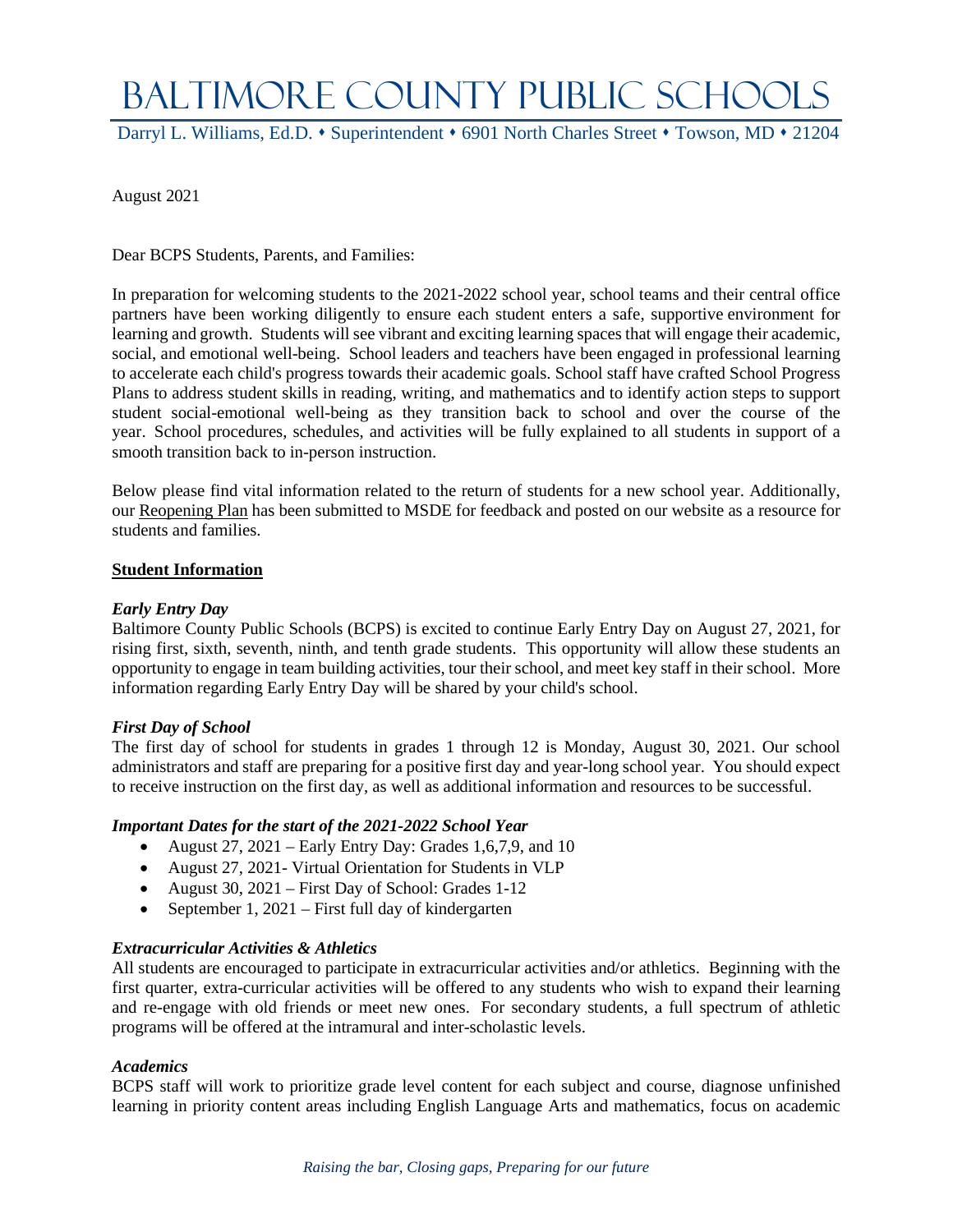BCPS Students, Parents, and Families August 2021 Page 2

vocabulary to support priority standards, utilize digital materials to enhance instructional strategies, and adopt curricular scope and sequences to include opportunities for acceleration support and scaffolding of priority standards.

The expectation is that all students attend in-person and/or virtual classes daily and on time. Students should be ready for classroom discussions and activities, and be prepared for assignments, assessments, projects, and other graded activities. Schools will use multiple measures including internal (teacher or system designed) and external assessments to measure student learning.

# *Assessments*

MSDE will provide early Fall and Spring assessments in English Language Arts, science, and mathematics and we as a system will continue with Measures of Academic Performance (MAP) reading and mathematics for students in grades 1 through 8. We are planning to host PSAT testing in October for grades 9 through 11, and SAT Day in April for grade 11. We want to encourage students in AP and IB classes to register to take the AP or IB exam in the spring and don't forget about our dual enrollment with CCBC.

If additional academic support is needed, we plan to continue to support after school tutorials and Saturday School supports for students. Please check with your local school for more information.

Continue to use the resources in Schoology and understand the grading reporting procedures for each class. Remember the dates when the marking period ends:

- November 5 First Marking Period
- January 21 Second Marking Period
- April 1 Third Marking Period
- June 16 Fourth Marking Period (May 20 for Graduating Seniors)

# **Parent Information**

Parents and guardians are vital stakeholders in our school communities and there are several ways to stay connected. Join your local PTSA or PTO and make a difference in the lives of our students. Visit the Parent University link which offers resources, videos, workshops, and system updates that can support the needs of your family. Follow Parent University on Social Media:@BCPSParentU on [Facebook,](https://www.facebook.com/BCPSParentU/) [Instagram,](https://www.instagram.com/bcpsparentu/) and [Twitter.](https://twitter.com/bcpsparentu)

Once school begins, parents may have questions or may need to resolve an issue. The best approach is for parents to contact their child's teacher or counselor and, if unresolved, the school administrator. [Executive Directors and Community Superintendents](https://bcps.ss3.sharpschool.com/UserFiles/Servers/Server_2744/File/System/Zone%20Charts%20and%20Contact%20Information%2021-22_v2.pdf) can assist parents and guardians if the issues are unresolved at the school level.

#### *Mental Health Services*

Mental health is a prevailing concern that has been exacerbated by the lived experiences of COVID-19 and social unrest. BCPS is focused on providing a tiered system of mental health supports that is bolstered by continuing to promote social and emotional learning and awareness through the third annual [Mind Over](https://scs.bcps.org/cms/One.aspx?portalId=31979921&pageId=66512100)  [Matters \(M.O.M.\) Campaign.](https://scs.bcps.org/cms/One.aspx?portalId=31979921&pageId=66512100) The campaign is an ongoing movement to raise awareness about mental health and promote wellness for students and staff in BCPS. Suggested activities coincide with various themes broken down by months/quarters. Members of the Mental Health Advisory Council will continue to participate in the focus on an accessible, comprehensive system of supports. Our student voices were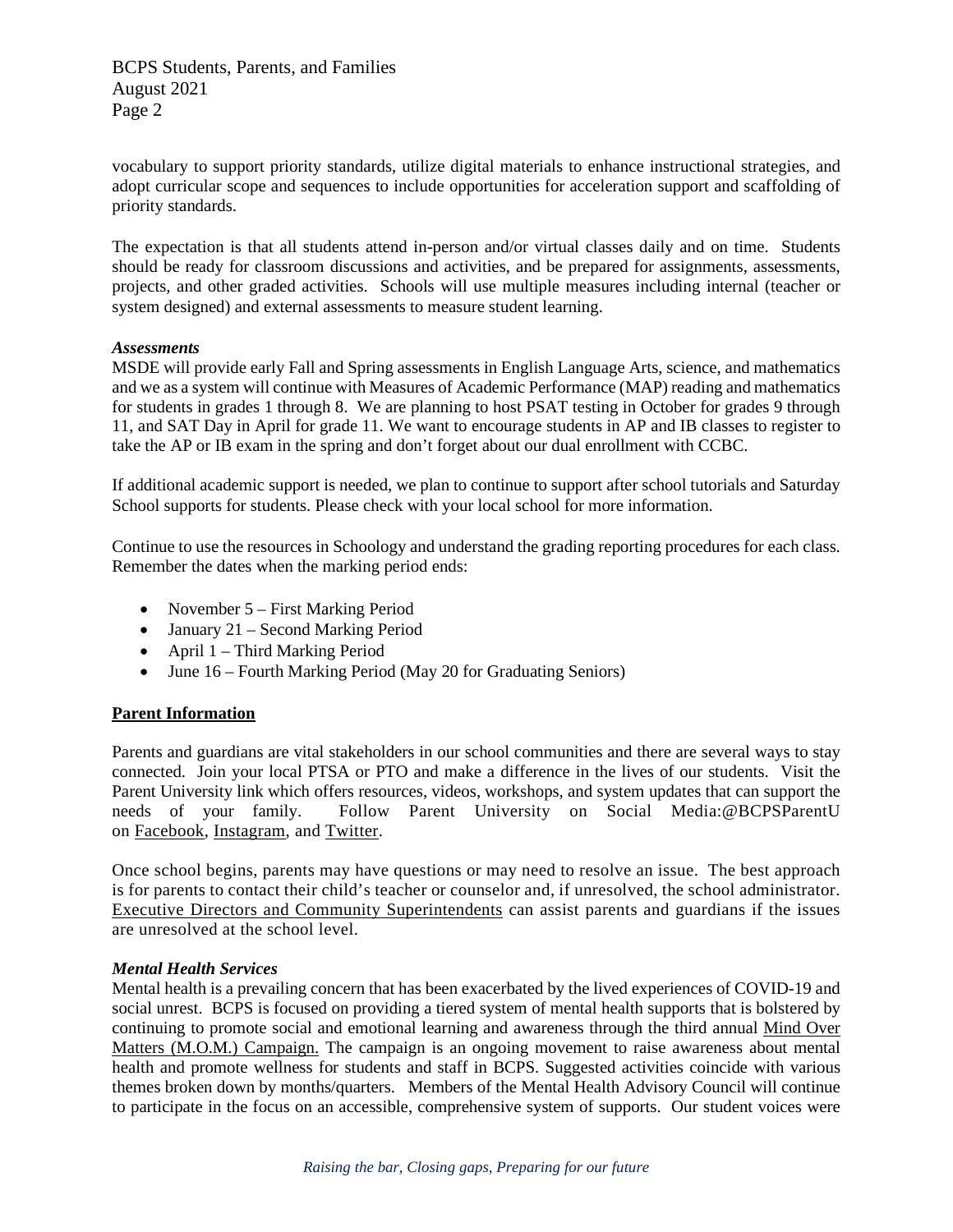BCPS Students, Parents, and Families August 2021 Page 3

helpful in creating this campaign and our local school councils and student government association should be working on specific plans at each school.

School supports for students include:

- o **School Counselors** Support students in registration and completion of their 6-year plans, scheduling, and individual work with families.
- o **School Social Worker** Provide supplemental services to address student mental health needs and work within school communities to engage in meeting food insecurity needs through offerings of food pantries that included taking food to the homes of families, leading training of staff in the areas of suicide awareness, conscious discipline, adverse childhood experiences, and trauma informed care.
- o **PPWs**-Coordinates attendance and individual support to assist student's engagement and returning to school.

#### *Social-Emotional Learning (SEL)*

The Division of School Climate and Safety currently partners with 19 in-school community mental health agencies to provide targeted supports to students across 175 schools and centers. While social-emotional learning (SEL) is a priority at Tier I (Universal Support – proactive, schoolwide initiatives aimed at reaching all students) to continue to build adult and student emotional literacy, the demand will be increased, and schools will be called upon to diversify their system of supports in their efforts to promote social-emotional wellness. That will be responded to by partnering with community mental health agencies for the provision of Tier III (Intensive Support – student-specific support customized to meet individual student needs) supports. Community mental health partners are appreciated for their strength and collaboration in the school community as members of the Student Support Team (SST) and tiered system of supports.

SEL has continued to expand to support a positive school and workplace climate with the expansion of professional development opportunities for staff. Opportunities to elevate adult practices in the implementation and embedding of social-emotional learning competencies, restorative practices, mindfulness, and Conscious Discipline have continued in preparation for the 2021-2022 school year. Additional resources including SEL calendars can be located on the [Department of Social Emotional](https://scs.bcps.org/departments/social_emotional_support)  [Supports](https://scs.bcps.org/departments/social_emotional_support) website that includes the [Virtual Calming Room](https://scs.bcps.org/departments/social_emotional_support/office_of_school_climate/school_social_work_responsive_student_programming/mental_health_services/virtual_calming_room) where students, families and staff can explore tools and strategies for self-care in managing emotions and feelings.

Continued opportunities for professional learning have been provided to staff on various topics including mental health awareness, signs of suicide, trauma informed care, mindfulness, and youth mental health first aid. These types of opportunities will continue to be provided to increase awareness of staff in meeting the mental health needs of individuals throughout BCPS.

Each school has a Student Support Team, and members of the Student Support Teams, who serve as mental health professionals, have continued to increase their capacity to support planning, professional learning, and the expansion of resources to prepare for the return of students and their families. Additionally, prioritizing collaborative mental health supports continues to be a focus for BCPS staff. This priority promotes equal access to services and strategies provided by the community mental health providers in serving students, families, and school personnel. BCPS currently has 19 established community mental health partnerships that are approved annually to collaborate with schools towards supporting students and families across the school system community.